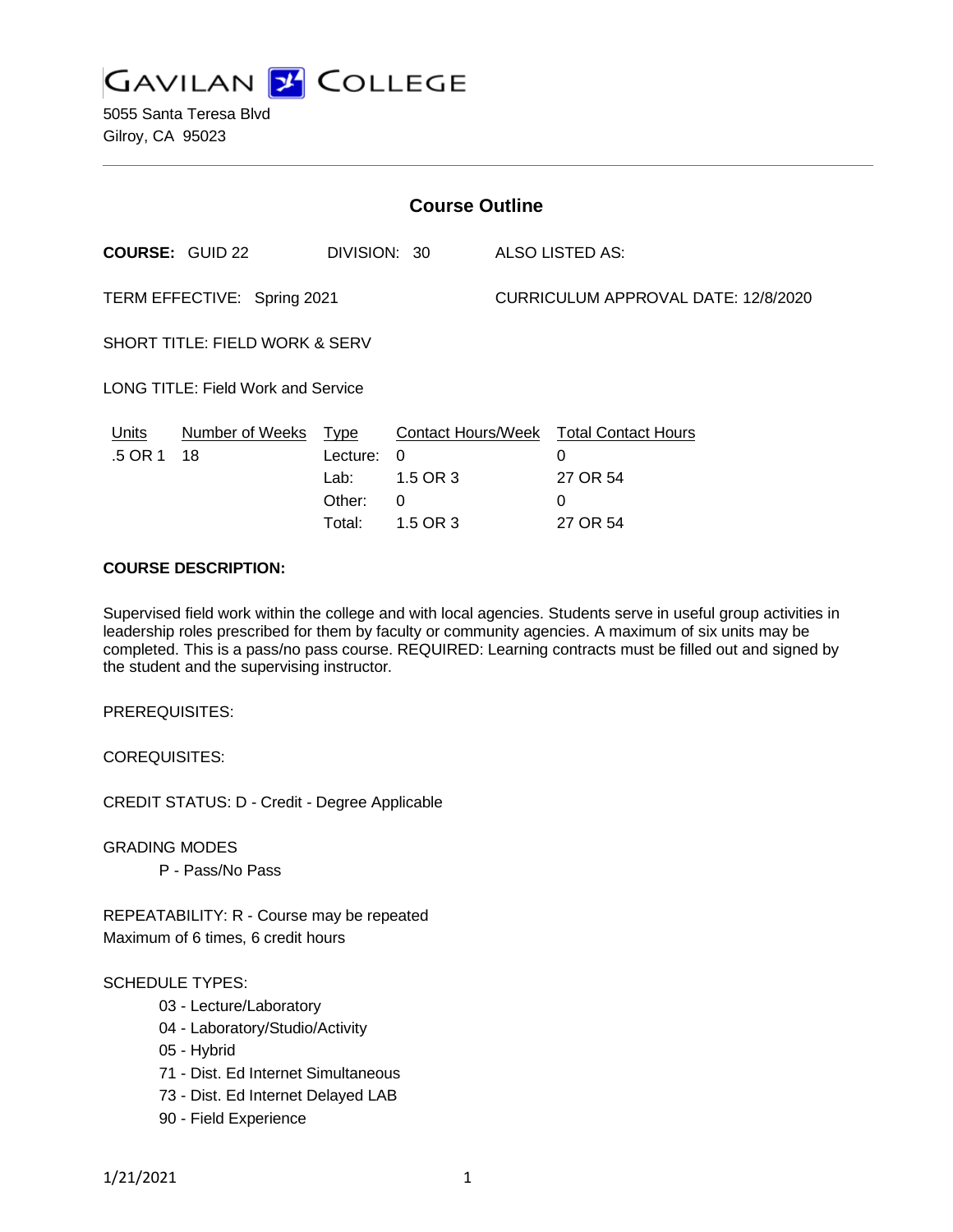# **STUDENT LEARNING OUTCOMES:**

By the end of this course, a student should:

1. illustrate leadership skills and civic responsibility by facilitating a service to a diverse student population.

## **CONTENT, STUDENT PERFORMANCE OBJECTIVES, OUT-OF-CLASS ASSIGNMENTS**

Curriculum Approval Date: 12/8/2020

#### **DE MODIFICATION ONLY**

Students enrolled in this course will follow the contract developed with the instructor. Service opportunities are designed to serve a diverse student population and content will vary based on the populations being served.

One example of service to be provided includes note-taking services for AEC students. NOTE: Students who are enrolled in this course must be enrolled in the course that they are submitting notes.

1 Hour

CONTENT: Application for Field Work & Service. SPO: The student will complete an Application for Field Work & Service. CONTENT: Review of the contract responsibilities and identify specific learning outcomes.

24-51 Hours

CONTENT: Student will provide service in the area that is designated by the supervisor and contract. Instructor will review weekly progress with the student.

## **METHODS OF INSTRUCTION:**

Contract developed for field work or service within a specified topic. Contract to include specific outcomes as determined by the instructor and student.

#### **METHODS OF EVALUATION:**

Writing assignments Percent of total grade: 95.00 % In-class written assignments Other methods of evaluation Percent of total grade: 5.00 % Fieldwork experience

## **REPRESENTATIVE TEXTBOOKS:**

Jane Maringer-Cantu. Note-taker Manual. Gavilan College: Accessible Education Center, This note-taking manual will include fundamentals and guidelines for effective note-taking skills.